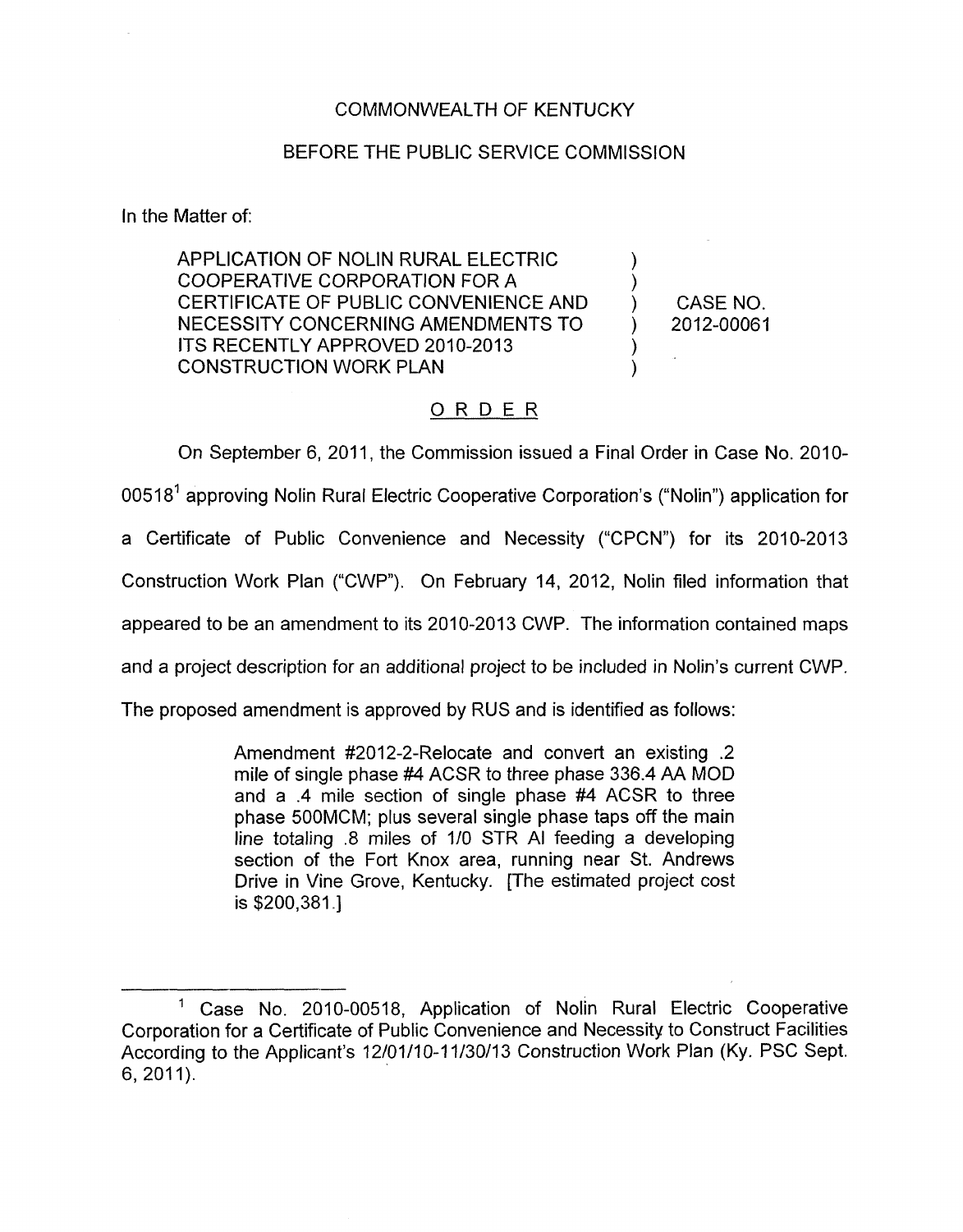On February 20, 2012, Nolin made a second filing of information containing what appeared to be additional amendments to its 2010-2013 CWP. The information contained maps and a project description of two additional projects to be included in Nolin's 2010-2013 CWP. The proposed amendments have been discussed with and approved by RUS and are identified as follows:

> Project Code 336-Relocate a section of existing .4 miles of three phase #336.4 ACSR and place taps of single phase off the main line totaling 1.6 miles of 1/0 STR AI and serving 13- 100 kVA transformers. The new apartment complex is located near the corner of West Vine and Logsdon Parkway in Vine Grove, Kentucky. [The estimated project cost is  $$150,243.1$

> Project Code 337-Tap an existing three phase #336.4 ACSR with 0.4 miles of a three phase 4/0 AI STR AL URD and place taps of single phase off the main line totaling 0.6 miles of 1/0 STR AI and serving 8 transformers of multiple size and configurations. The new complex is located near the corner of Ring Road and Tunnel Hill Road in Elizabethtown, Kentucky. [The estimated project cost is \$150,766.]

Having reviewed the two filings and being otherwise sufficiently advised, the Commission deems these filings to be a request by Nolin for a CPCN to amend its 2010-2013 CWP to include the additional projects listed above and will establish this proceeding to formally address the request. The Commission finds that the proposed improvements and additions to be constructed by Nolin are necessary to provide adequate and reliable electric service to existing customers and anticipated new customers. Therefore, the Commission will approve Nolin's proposed amendments to its 2010-2013 CWP and will grant Nolin a CPCN authorizing the construction and improvements described therein.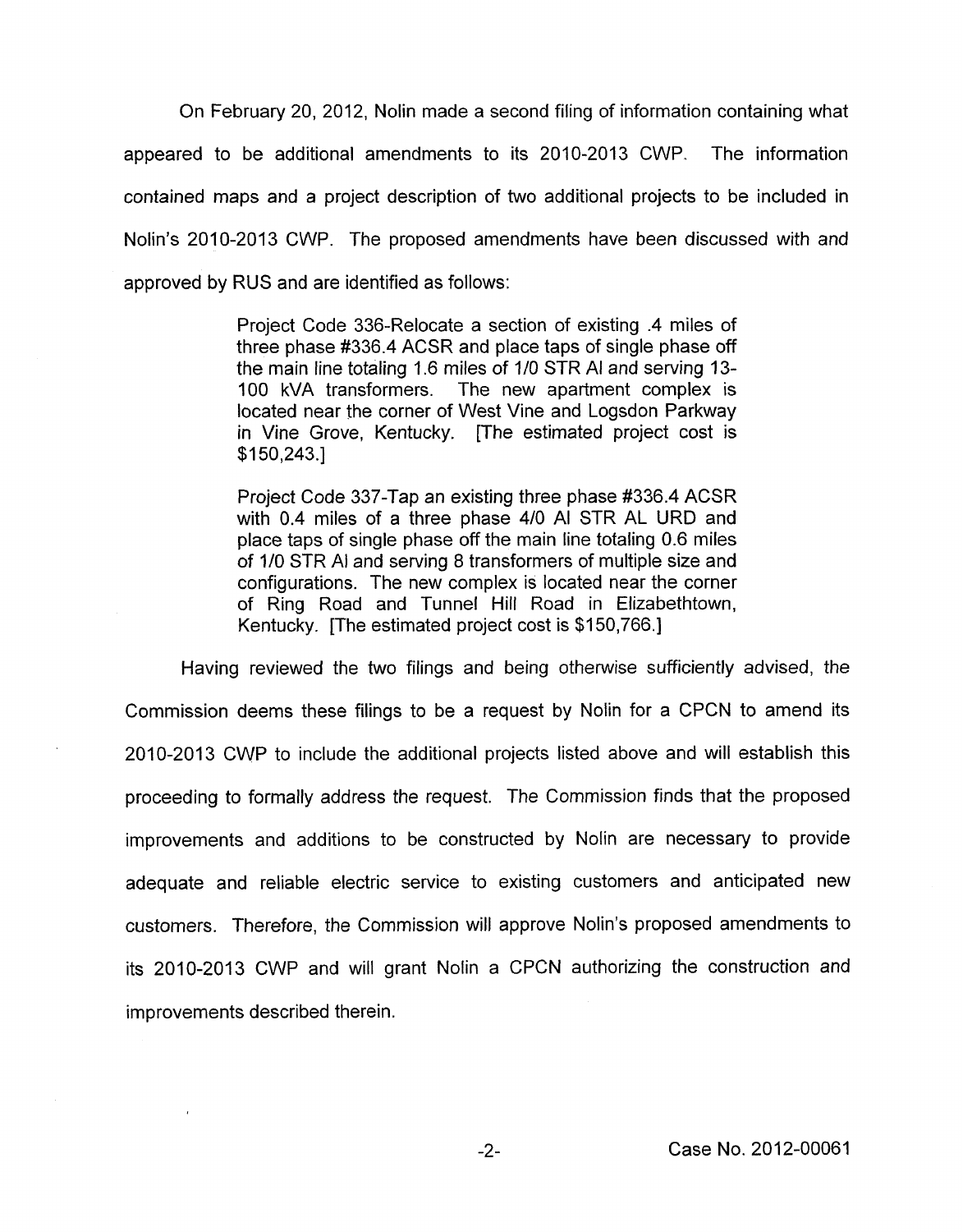IT **IS** THEREFORE ORDERED that Nolin is granted a Certificate of Public Convenience and Necessity to construct the facilities described in the above-mentioned amendments to Nolin's approved 2010-2013 Construction Work Plan.

 $\sim$   $\sim$ 

By the Commission



ATTEST:

Clean D. Prienvoll fr

Case No. 2012-00061